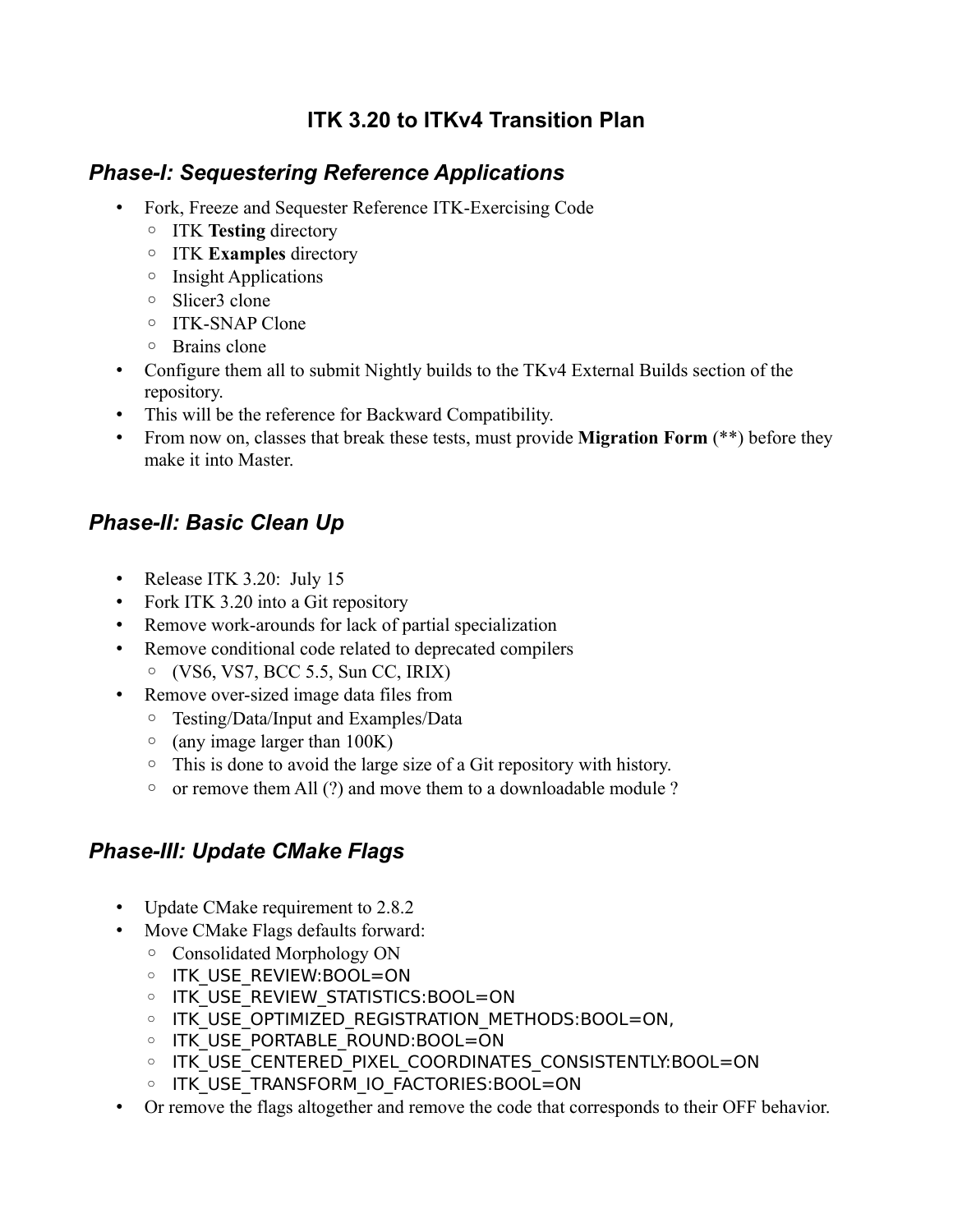### *Phase-IV: Update third party libraries*

- Update GDCM 1.2 to GDCM 2.0
- Update OpenJpeg to V2
- Add JPEGImageIO (from NAMIC Sandbox)
- Update TIFF
- Update PNG
- Update JPEG

#### *Phase-V: Create Topic Branches*

- Fork Git and create topic branch for WrapITK team
- Fork Git and create topic branch for Level Sets team
- Fork Git and create topic branch for Registration team
- Fork Git and create topic branch for SimpleITK team
- Create Emtpy Git Master Repository
- Implement Stringent Testing Infrastucture in Master

#### *Phase-VI: Modularize*

- Move Code/Review directory to a separate module.
- Review Kernel classes
- Move Kernel classes into Master
- Define groups for Core Modules
	- For i to N: Review Module: Move Module into Master
	- Configure CMake acquisition of modules outside Core
- Release ITK 4.0: Alpha